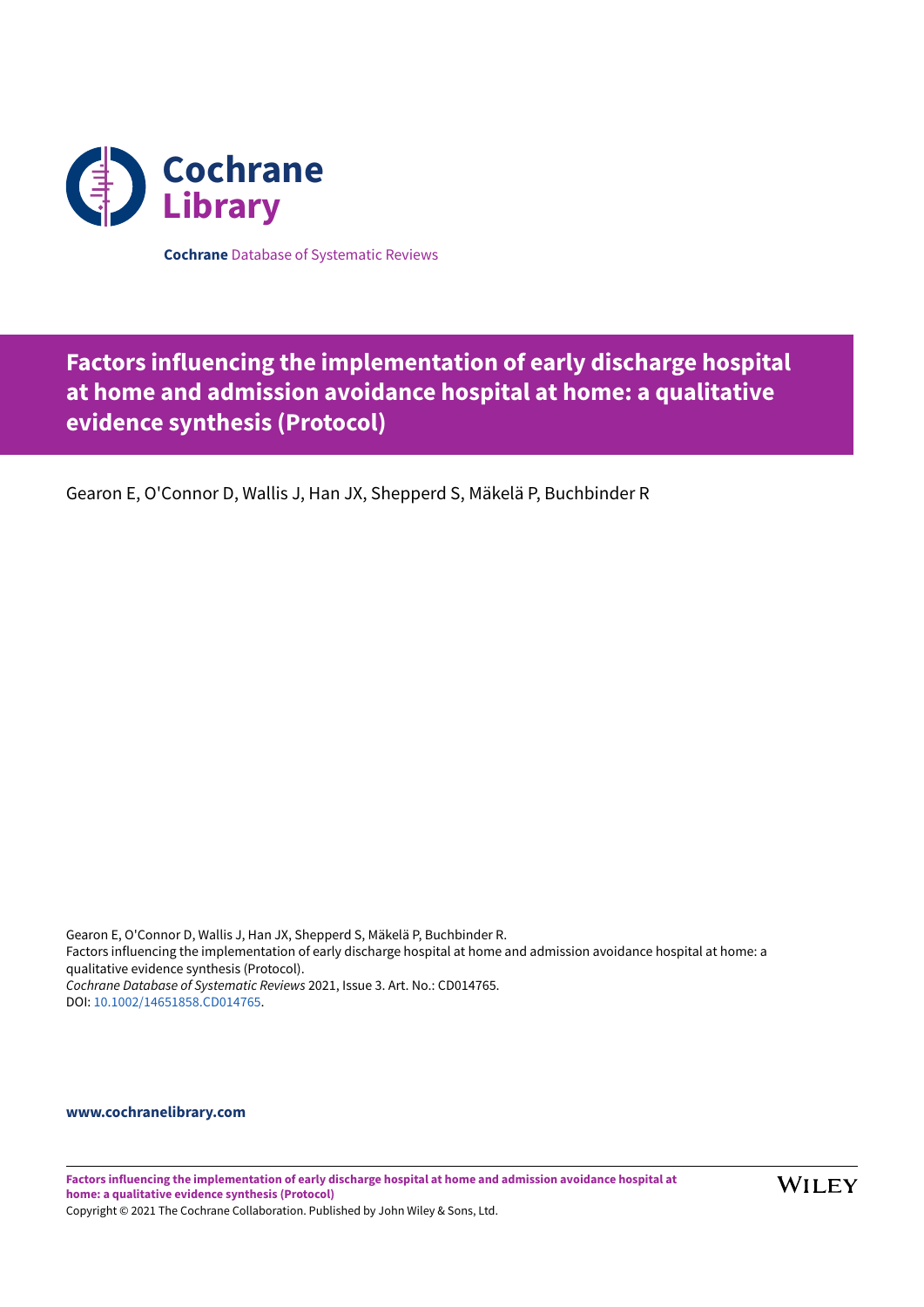

Trusted evidence.<br>Informed decisions.<br>Better health.

 $\mathbf{i}$ 

# **TABLE OF CONTENTS**

| HEADER             |    |
|--------------------|----|
| ABSTRACT           |    |
| <b>BACKGROUND</b>  |    |
| Figure 1.          |    |
| <b>OBJECTIVES</b>  |    |
| <b>MFTHODS</b>     |    |
| ACKNOWLEDGEMENTS   | 8  |
| <b>REFERENCES</b>  | 9  |
| APPENDICES         | 10 |
| <b>HISTORY</b>     |    |
|                    | 12 |
|                    |    |
| SOURCES OF SUPPORT | 13 |
|                    |    |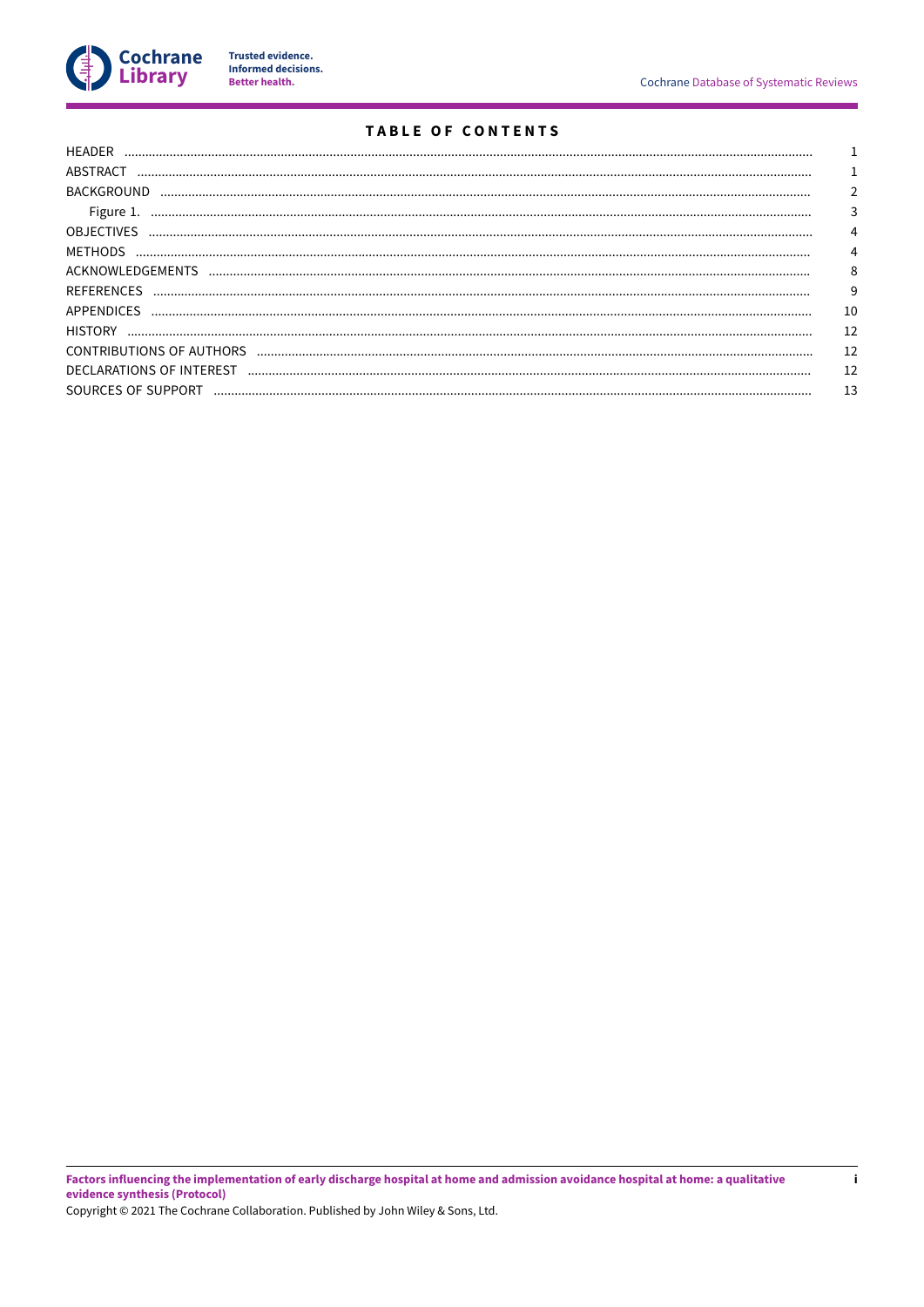# <span id="page-2-0"></span>**[Qualitative Protocol]**

# **Factors influencing the implementation of early discharge hospital at home and admission avoidance hospital at home: a qualitative evidence synthesis**

Emma Gearon<sup>1,2</sup>, Denise O'Connor<sup>1,2</sup>, Jason Wallis<sup>1,2</sup>, Jia Xi Han<sup>1,2</sup>, Sasha Shepperd<sup>3</sup>, Petra Mäkelä<sup>4</sup>, Rachelle Buchbinder<sup>1,2</sup>

1Department of Epidemiology and Preventive Medicine, School of Public Health and Preventive Medicine, Monash University, Melbourne, Australia. <sup>2</sup>Monash Department of Clinical Epidemiology, Cabrini Institute, Malvern, Australia. <sup>3</sup>Nuffield Department of Population Health, University of Oxford, Oxford, UK. <sup>4</sup>Department of Health Services Research and Policy, London School of Hygiene & Tropical Medicine, London, UK

**Contact address:** Jason Wallis, [jwallis@cabrini.com.au,](mailto:jwallis@cabrini.com.au) [jason.wallis@monash.edu](mailto:jason.wallis@monash.edu).

**Editorial group:** Cochrane EFective Practice and Organisation of Care Group. **Publication status and date:** New, published in Issue 3, 2021.

**Citation:** Gearon E, O'Connor D, Wallis J, Han JX, Shepperd S, Mäkelä P, Buchbinder R. Factors influencing the implementation of early discharge hospital at home and admission avoidance hospital at home: a qualitative evidence synthesis (Protocol). *Cochrane Database of Systematic Reviews* 2021, Issue 3. Art. No.: CD014765. DOI: [10.1002/14651858.CD014765.](https://doi.org/10.1002%2F14651858.CD014765)

Copyright © 2021 The Cochrane Collaboration. Published by John Wiley & Sons, Ltd.

# **A B S T R A C T**

# <span id="page-2-1"></span>**Objectives**

This is a protocol for a Cochrane Review (qualitative). The objectives are as follows:

1) To identify, appraise and synthesise qualitative research evidence on the factors that influence the implementation of i) admission avoidance hospital at home and ii) early discharge hospital at home, from the perspective of multiple stakeholders, including policy makers, health service managers, health professionals, patients, and patients' caregivers.

2) To explore how our synthesis findings relate to, and help to explain, the findings of the Cochrane intervention reviews of admission avoidance hospital at home and early discharge hospital at home services.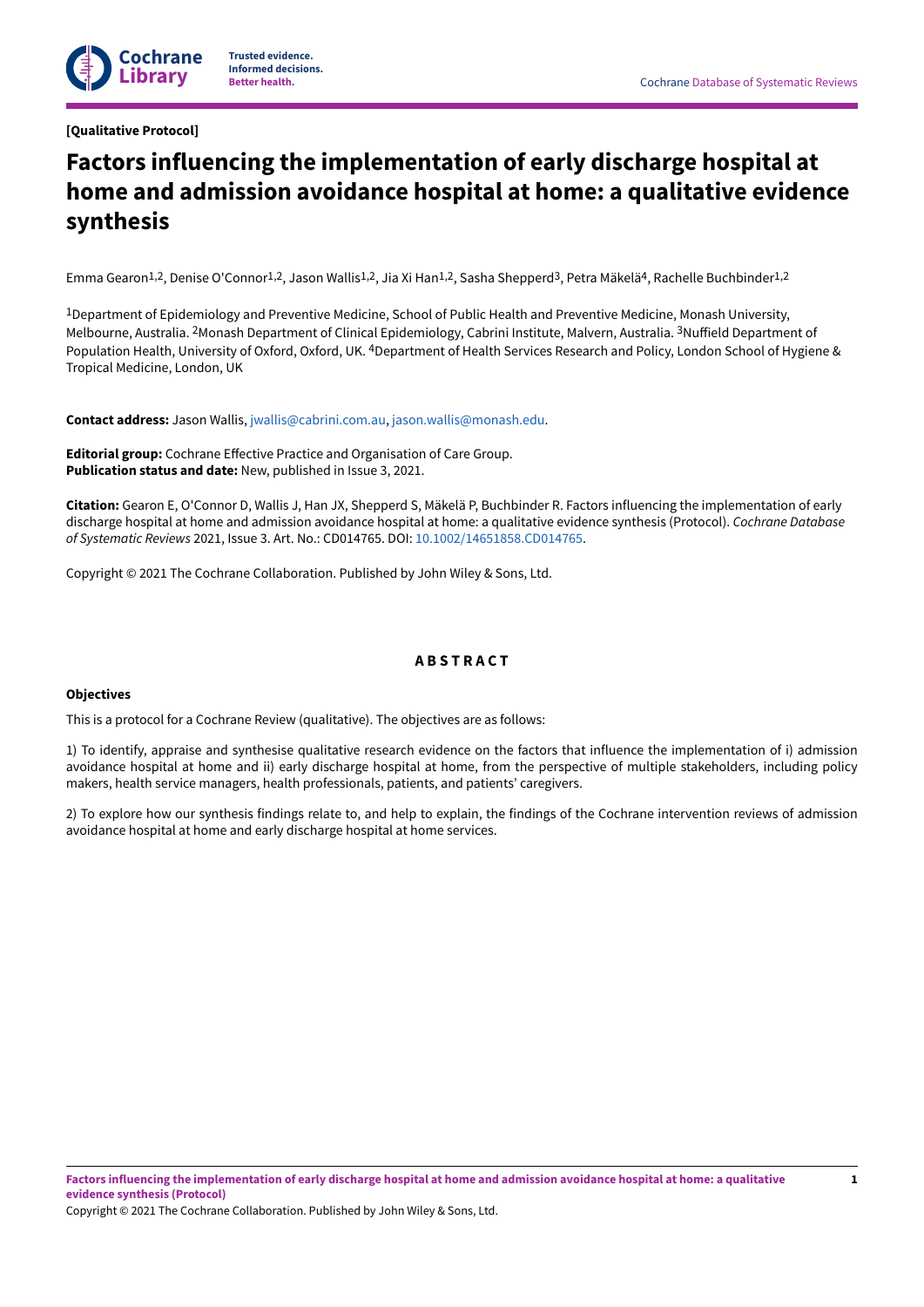

# <span id="page-3-0"></span>**B A C K G R O U N D**

#### **Description of the topic**

Two related 'hospital at home' services provide alternatives to traditional in-hospital care: admission avoidance hospital at home and early discharge hospital at home. Admission avoidance hospital at home avoids hospitalisation by providing acute or subacute treatment in a patient's home or usual place of residence for a limited time, for a condition that would otherwise require a hospital admission ([Shepperd](#page-11-1) 2016). Eligible patients are typically referred from an emergency department, an acute assessment unit, or directly from ambulance services; they can also be referred by community physicians and specialists to receive active treatment from healthcare professionals in their homes. Early discharge hospital at home involves supporting patients to go home earlier than usual to receive acute care or sub-acute care in their homes for a limited time period ([Caplan 2012;](#page-10-1) [Goncalves-Bradley](#page-10-2) 2017). Eligible patients are typically referred from acute inpatient care and provided active treatment from healthcare professionals in their homes, and therefore spend less time in hospital.

A Cochrane Review of admission avoidance hospital at home included 16 randomized trials and 1814 participants with various conditions (e.g. older adults requiring admission to hospital following a stroke, with a diagnosis of dementia; or adults with chronic obstructive pulmonary disease or heart failure) ([Shepperd](#page-11-1) [2016](#page-11-1)). Compared to inpatient care, the review found admission avoidance hospital at home probably makes little or no difference in risk of death or likelihood of hospital readmission (moderatecertainty evidence); may reduce admission to long-term residential aged care at six months' follow-up (low-certainty evidence); may improve patient satisfaction (low-certainty evidence); and may reduce healthcare costs (low-certainty evidence) ([Shepperd](#page-11-1) 2016).

For early discharge hospital at home, findings reported in a Cochrane Review varied by health condition [\(Goncalves-Bradley](#page-10-2) [2017](#page-10-2)). A total of 32 randomized trials were included, with over 4700 patients with various conditions (e.g. stroke survivors, patients following elective surgery, older patients with various medical conditions such as chronic obstructive pulmonary disease). Compared to inpatient care, the review found early discharge hospital at home probably reduces length of stay for people recovering from a stroke (about 7 days), people following elective surgery (about 4 days), and older people with a medical condition ranging from half a day to 20 days (moderate-certainty evidence) . The evidence also showed these services probably make little or no

diFerence to risk of death for people recovering from a stroke or older people with a mix of medical conditions (moderate-certainty evidence), may make little or no difference to risk of hospital readmission for people recovering from a stroke or elective surgery (low-certainty evidence), and may decrease the risk of living in long-term residential care for people recovering from a stroke and older people with a mix of medical conditions (low-certainty evidence). The review also found that early discharge hospital at home may make little or no difference to caregiver burden for people recovering from stroke or elective orthopedic surgery (lowcertainty evidence), may slightly improve patient satisfaction for people recovering from stroke or elective surgery (low-certainty evidence), and we do not know if these services reduce healthcare costs across the various conditions because the certainty of this evidence is very low [\(Goncalves-Bradley](#page-10-2) 2017).

Outcomes from these two Cochrane intervention reviews suggest that hospital at home services may provide either superior or similar outcomes compared to inpatient care. However, these reviews did not address how to implement these services. While health systems around the world vary with respect to financing (e.g. multiple- or single-payer systems), policy objectives for admission avoidance hospital at home and early discharge hospital at home services are likely to be similar as they are expected to reduce demand for inpatient hospital beds, reduce costs and conserve health outcomes. This review seeks to understand the factors influencing their implementation. Here we use the term implementation to describe both the process by which these models of care are introduced to health systems and hospitals by policy makers, healthcare providers and governments through policy, guidelines and financing; and also the process by which these models of care are introduced and integrated into clinical practice by clinical leads and health professionals, how patient groups are selected for the services and how the services are experienced by patients and their caregivers.

#### **How the intervention might work**

To integrate potential findings of this qualitative evidence synthesis with the two Cochrane intervention reviews we have developed a draft logic model [\(Baxter](#page-10-3) 2014). The purpose of a logic model is to outline the hypothesised causal pathway that links the intervention (e.g. admission avoidance hospital at home for eligible patients) with mediating factors that impact on the key outcomes (e.g. health status, healthcare utilisation, patient and caregiver satisfaction, admission to long-term residential care, as reported in the Cochrane intervention reviews) ([Figure](#page-4-0) 1).

Factors influencing the implementation of early discharge hospital at home and admission avoidance hospital at home: a qualitative **evidence synthesis (Protocol)**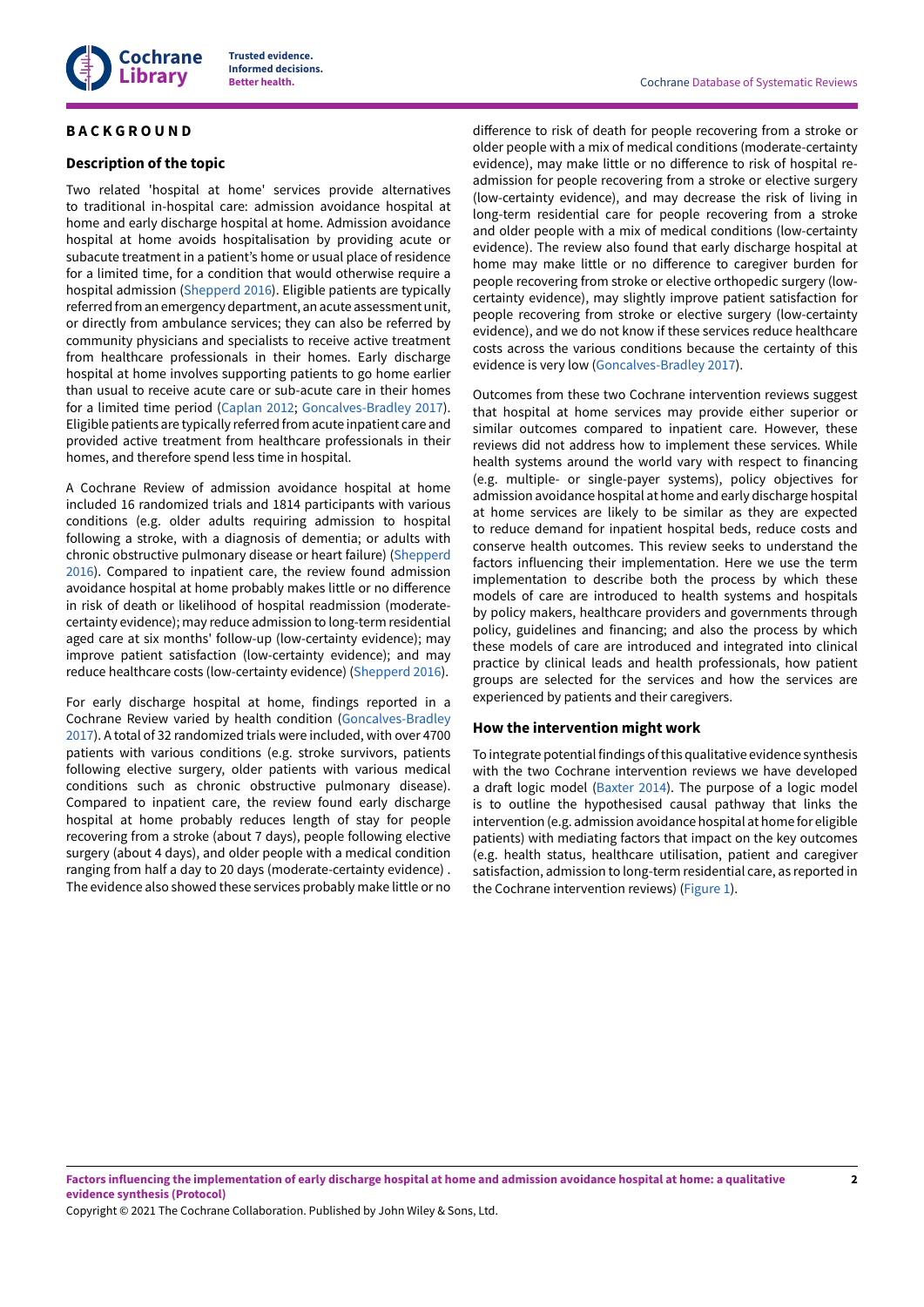# <span id="page-4-0"></span>**Figure 1. Logic model describing the factors that influence implementation of admission avoidance hospital at home and early discharge hospital at home**



As a preliminary step we have integrated the findings of qualitative studies known to the review team into the draft logic model to suggest potential mediating factors and key stakeholders at the system, service, and stakeholder level that may influence implementation of hospital at home services ([Gardner](#page-10-4) [2003](#page-10-4); [Lemelin](#page-11-2) 2007; [Kraut](#page-10-5) 2016; [Buhagiar 2017;](#page-10-6) [Mäkelä](#page-11-3) 2018; [Brody](#page-10-7) [2019](#page-10-7); [Dismore](#page-10-8) 2019; [Gardner](#page-10-9) 2019). This logic model suggests that the key stakeholders for successful implementation vary in multiple-payer systems and single-payer systems at the system level (e.g. private health insurers and public policy makers) but hold similar positions at the service level (e.g. health service managers and health professionals in primary and secondary care). We expect this logic model to evolve alongside the qualitative evidence synthesis, and we will invite members of our stakeholder advisory panel to review the findings. This will ensure we include interpretations from a broader lens in development of the logic model.

# **Why is it important to do this synthesis?**

There is substantial variation in the implementation of hospital at home services across different countries and healthcare settings. Across England, a single-payer system, healthcare providers have implemented three different type of hospital at home services, each with varying functions. This includes, admission avoidance hospital at home, early discharge hospital at home, and discharge to assess (services that support patients to be discharged to their own home or a community setting) [\(Young](#page-11-4) 2009). This variation makes it difficult to assess how hospital at home services contribute to healthcare and ease the demand for hospital-based care [\(NHS](#page-11-5) [Benchmarking](#page-11-5) Network 2015). In Australian public hospitals (a single-payer system), hospital in the home multi-day admissions ranged from 25 admissions in Tasmania in 2017 to 2018 to 30,070 admissions in Victoria in the same year ([Australian](#page-10-10) Institute of Health and [Welfare](#page-10-10) 2019). Given the observed variation in implementation of admission avoidance hospital at home and early discharge hospital at home, and possibly variation in thresholds for admission to hospital at home, there is a need to understand the factors thatinfluence implementation ofthese models and how these may differ between healthcare settings (for example, highincome versus low- and middle-income countries; single-payer systems versus multiple-payer systems; urban versus regional or rural contexts; mechanisms of referral and boundaries with other health services; and the provision of social care and admission criteria). Where data permit, these factors will be explored in the qualitative evidence synthesis from the perspectives of multiple stakeholders.

To the best of our knowledge, while there have been individual qualitative studies investigating the barriers and facilitators that influence implementation of admission avoidance hospital at home and early discharge hospital at home services [\(Gardner](#page-10-4) [2003;](#page-10-4) [Lemelin](#page-11-2) 2007; [Kraut](#page-10-5) 2016; [Buhagiar 2017;](#page-10-6) [Mäkelä](#page-11-3) 2018; [Brody](#page-10-7) [2019;](#page-10-7) [Dismore](#page-10-8) 2019; [Gardner](#page-10-9) 2019), there has been no overarching

Factors influencing the implementation of early discharge hospital at home and admission avoidance hospital at home: a qualitative **evidence synthesis (Protocol)**

Copyright © 2021 The Cochrane Collaboration. Published by John Wiley & Sons, Ltd.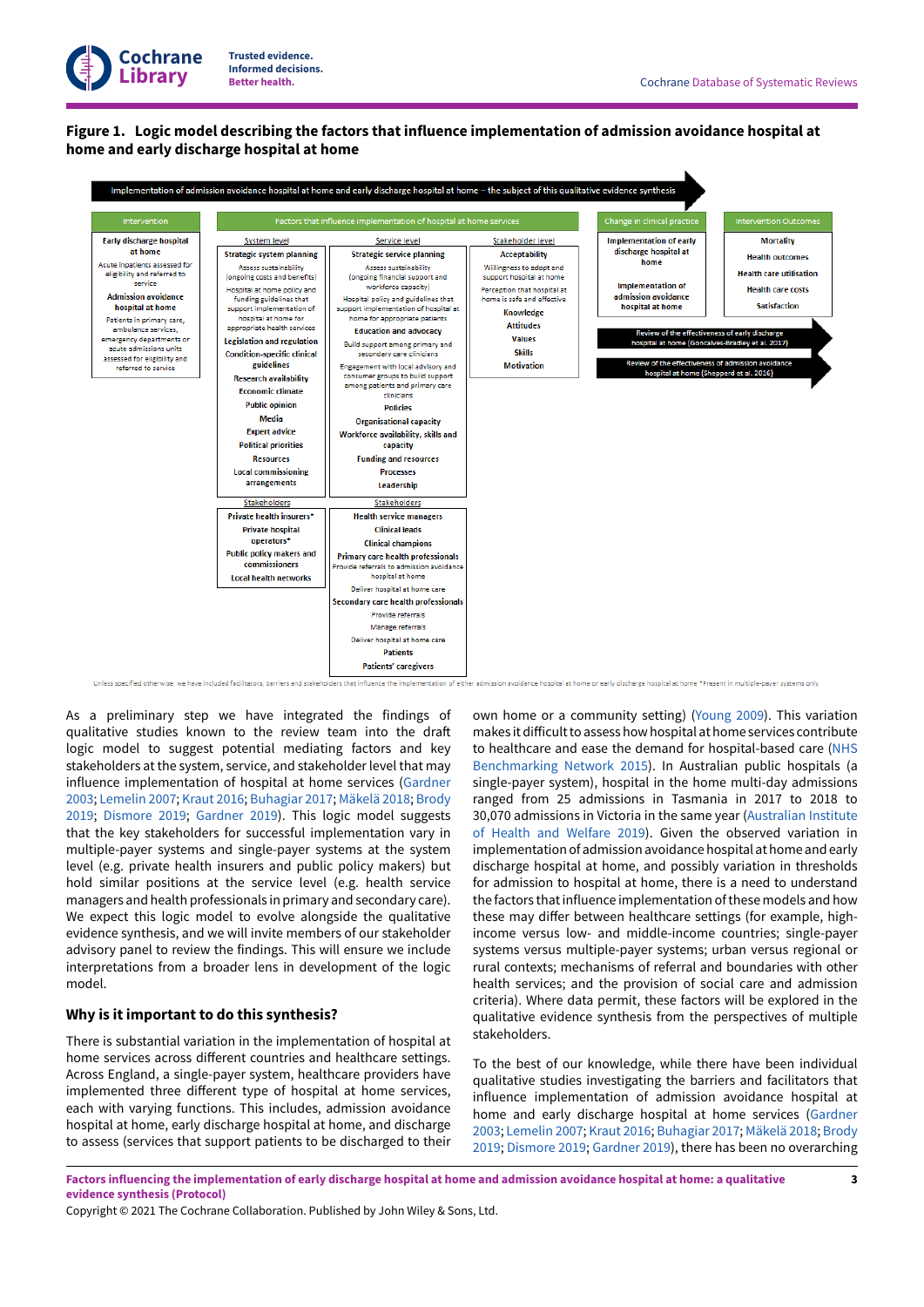**Cochrane Library**

synthesis of qualitative studies exploring these factors. We propose such a review that will integrate and enhance the findings of the two Cochrane intervention reviews.

# **How this review might inform or supplement what is already known in this area**

A qualitative exploration using a logic model to guide analysis will facilitate interpretation of the findings from the Cochrane intervention reviews by identifying the factors that hinder or support the implementation of these services. An assessment of the factors that influence the implementation of these services from the perspectives of people involved in the funding, commissioning and delivery of care (e.g. policy makers, managers, health professionals), and people receiving care (e.g. patients and caregivers), may also help to explain the reasons for variation in implementation of admission avoidance hospital at home and early discharge hospital at home in diFerent health settings.

This qualitative evidence synthesis will take a global perspective; the review of the evidence will not be limited to one country. The findings will assist implementation of admission avoidance hospital at home and early discharge hospital at home, and will be beneficial for a range of stakeholders, including public policy makers and commissioners, health insurers, health service managers, health professionals, patients, and patients' caregivers.

#### <span id="page-5-0"></span>**O B J E C T I V E S**

1) To identify, appraise and synthesise qualitative research evidence on the factors that influence the implementation of i) admission avoidance hospital at home and ii) early discharge hospital at home, from the perspective of multiple stakeholders, including policy makers, health service managers, health professionals, patients, and patients' caregivers.

2) To explore how our synthesis findings relate to, and help to explain, the findings of the Cochrane intervention reviews of admission avoidance hospital at home and early discharge hospital at home services.

# <span id="page-5-1"></span>**M E T H O D S**

#### **Design**

A qualitative evidence synthesis of primary qualitative studies. Study reporting will be guided by the Cochrane EFective Practice and Organisation of Care (EPOC) qualitative evidence synthesis template [\(Glenton](#page-10-11) 2020) and the 'enhancing transparency in reporting the synthesis of qualitative research' (ENTREQ) guidance [\(Tong](#page-11-6) 2012).

#### **Criteria for considering studies for this review**

#### **Types of studies**

We will include primary studies that used qualitative methods for both data collection (such as focus group discussions or individual interviews) and data analysis (such as thematic analysis, framework analysis and grounded theory). We will exclude studies that collected data using qualitative methods but did not analyse these data using qualitative analysis methods. As we expect to find suFicient qualitative studies that use qualitative methods for both data collection and data analysis, we will exclude studies that collected data using open-ended survey questions.

We will include both published and unpublished studies and studies published in any language. Mixed-method studies will be included where it is possible to extract the data that were collected and analysed using qualitative methods. We will not exclude studies based on our assessment of methodological limitations. We will use this information about methodological limitations to assess our confidence in the review findings.We will include studies regardless of whether they were conducted alongside studies of the eFectiveness of admission avoidance hospital at home and early discharge hospital at home or not ([Shepperd](#page-11-1) 2016; [Goncalves-](#page-10-2)[Bradley](#page-10-2) 2017).

#### **Topic of interest**

The review will include qualitative studies that examine the implementation of new or existing hospital at home services (admission avoidance hospital at home or early discharge hospital at home) from the perspective of different stakeholders. This will allow exploration of factors influencing implementation of hospital at home services that are being introduced compared with services that are already in place. We use the term 'implementation' to describe both the process by which these models of care are introduced to health systems and hospitals through policies and guidelines, and also the process by which these models of care are put into clinical practice by clinical leads and teams of health professionals for appropriate patients and accepted by patients and patients' caregivers.

To ensure the focus of this qualitative evidence synthesis matches the focus of the corresponding Cochrane intervention reviews, we have used similar definitions and exclusion criteria [\(Shepperd](#page-11-1) [2016;](#page-11-1) [Goncalves-Bradley](#page-10-2) 2017).

#### **Types of interventions**

Admission avoidance hospital at home is a service that is established to avoid hospitalisation. It provides acute or subacute treatment in a patient's home for a limited time, for a condition that would otherwise require a hospital admission [\(Shepperd](#page-11-1) [2016\)](#page-11-1). We will include studies where patients are admitted to a hospital at home service from primary care in the community, ambulance services or from hospital emergency departments or acute admissions units.

Early discharge hospital at home is a service that provides health care for patients discharged early from hospital. It provides acute or subacute treatment in a patient's home for a limited time, for a condition that would otherwise require a hospital admission (Deloitte Access [Economics](#page-10-12) 2011; [Goncalves-Bradley](#page-10-2) 2017). We will include studies where patients are admitted to this service following an early discharge from hospital. We will consider early discharge as defined by the authors of included studies as there is no consistent definition; the length of hospital admission prior to early discharge varies by health condition and varies across trials (Deloitte Access [Economics](#page-10-12) 2011).

We will include studies about admission avoidance hospital at home and early discharge hospital at home where health professionals provide active acute or subacute treatment in a patient's home or usual place of residence for a limited time and for a condition that would otherwise require a hospital admission. Typically, patients remain under the clinical responsibility of a hospital clinician while receiving hospital at home treatment, but we will also include studies where a patient's general practitioner

Factors influencing the implementation of early discharge hospital at home and admission avoidance hospital at home: a qualitative **evidence synthesis (Protocol)**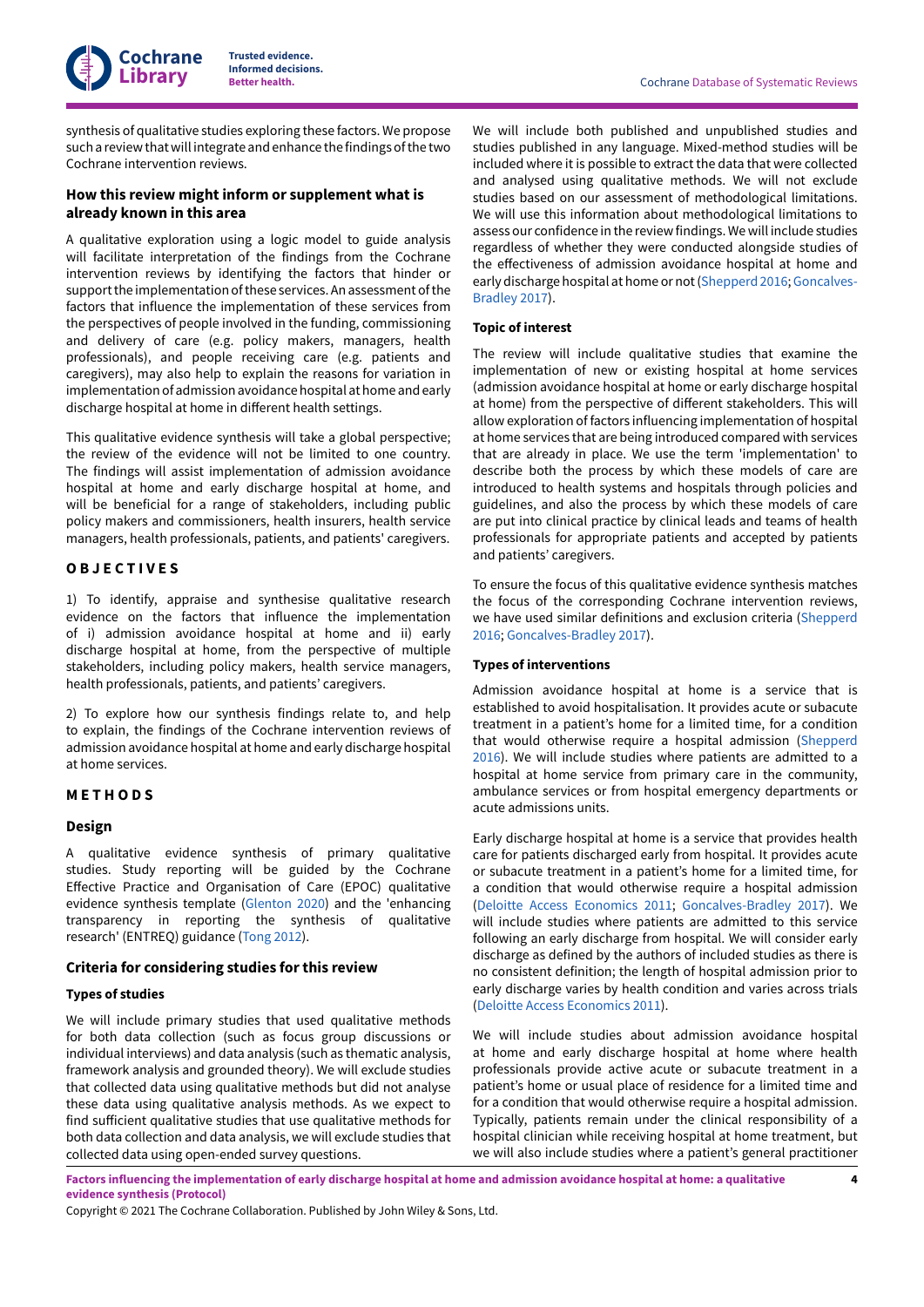

takes clinical responsibility. Health professionals that deliver hospital at home care can be hospital employees or employed through a service in the community (e.g. district nurses). For the purpose of this review, we define acute care as active, urgent, short-term treatment in which the principal intent is to relieve symptoms of illness or injury, reduce the severity of an illness or injury, or protect against exacerbation or complication of an illness or injury that could threaten life or normal function [\(OECD](#page-11-7) [2011](#page-11-7), [Independent](#page-10-13) Hospital Pricing Authority 2015). We define subacute care as multidisciplinary care that is delivered by or informed by health professionals with specialist expertise and includes negotiated goals within a specified time frame that aim to optimise the patient's functioning and quality of life [\(OECD](#page-11-7) [2011](#page-11-7); [Independent](#page-10-13) Hospital Pricing Authority 2015).

In line with these definitions, and with the exclusion criteria of the corresponding Cochrane intervention reviews, this review will exclude studies that include patients not deemed to require acute or subacute care in a hospital setting. For example, we will exclude from this review services that provide long-term patient care, care in outpatient settings or after discharge from hospital, palliative care, and self-care by the patientin their home ([Shepperd](#page-11-1) [2016](#page-11-1); [Goncalves-Bradley](#page-10-2) 2017).Wewill additionally exclude studies that focus only on obstetric care, paediatric care, palliative care at home, or mental health hospital at home (such as crisis-resolution hospital at home) to ensure the focus of this qualitative evidence synthesis matches the focus of the corresponding Cochrane intervention reviews ([Shepperd](#page-11-1) 2016; [Goncalves-Bradley](#page-10-2) 2017). Studies that explore implementation of hospital at home services for both adults (aged 18 years or older) and childrenwill be included where data relating to adult hospital at home services are reported separately.

# **Types of participants**

The review will include the perspective of multiple stakeholders involved in admission avoidance hospital at home and early discharge hospital at home. Stakeholders' perspectives encompass their experiences, beliefs, perceptions and views relating to the implementation of admission avoidance hospital at home and early discharge hospital at home services. At the system level these stakeholders can include the following.

- Policy makers and commissioners (or people in similar roles who make decisions about funding and policies for admission avoidance hospital at home and early discharge hospital at home)
- Private health insurers (or people in similar roles in multiplepayer systems who make decisions about funding and policies for admission avoidance hospital at home and early discharge hospital at home)
- Private hospital operators (or people in multiple-payer hospitals and hospital networks who make decisions about hospital policy and funding for admission avoidance hospital at home and early discharge hospital at home)
- Local health networks (or people in single-payer hospitals and hospital networks) who make decisions about hospital policy and funding for admission avoidance hospital at home and early discharge hospital at home

At the service level these stakeholders can include the following.

- Health service managers (people in single-payer or multiplepayer hospitals who make decisions about policy and funding for patients' care)
- Clinical leads (health professionals who co-ordinate and supervise teams of health professionals)
- Clinical champions (health professionals who advocate for admission avoidance hospital at home and early discharge hospital at home to help with successful implementation)
- Primary care health professionals (health professionals in the community that provide referrals to admission avoidance hospital at home; health professionals in the community who deliver hospital at home care)
- Secondary care health professionals (health professionals in the hospital emergency department that provide referrals to admission avoidance hospital at home; health professionals in the hospital that provide referrals to early discharge hospital at home; health professionals in the hospital that manage referrals to admission avoidance hospital at home and early discharge hospital at home; health professionals in the hospital that deliver hospital at home care)
- Adult patients (aged 18 years and older) with a disease or condition requiring an acute or subacute hospital admission, who are eligible for admission avoidance hospital at home or early discharge hospital at home. Patients requiring these services for the sole purpose of palliative care, obstetric care, or mental health hospital at home are excluded from this review (see types of interventions)
- Patients' caregivers (adults who would primarily provide assistance with activities of daily living, personal care and navigating services forthe patient during the period ofrecovery) ([Talley](#page-11-8) 2007; [Mäkelä](#page-11-9) 2020).

# **Search methods for identification of studies**

The EPOC Information Specialist will develop the search strategy for this review in consultation with the review authors ([Noyes](#page-11-10) 2020).

#### **Electronic searches**

To identify primary studies we will search in MEDLINE, Ovid; CINAHL, EbscoHOST; Scopus, Elsevier; and the Global Index Medicus,WHO.We will develop search strategies for each database, and will not apply limits to language or publication date. Our search strategy will combine known terms for admission avoidance hospital at home and early discharge hospital at home with a qualitative filter. Terms related to admission avoidance hospital at home and early discharge hospital at home will be derived from a "gold set" of known qualitative papers that will be included in the qualitative evidence synthesis, as well as all terms used in included papers in the Cochrane intervention reviews [\(Shepperd](#page-11-1) [2016;](#page-11-1) [Goncalves-Bradley](#page-10-2) 2017), and terms currently used in real-world practice and evaluations (HITH Society [Australasia](#page-10-14) [2019;](#page-10-14) World Hospital At Home [Congress](#page-11-11) 2019). Our strategy favours specificity over sensitivity ([Harris 2018\)](#page-10-15). The proposed MEDLINE strategy is detailed in [Appendix 1](#page-11-12), which we will adapt for other databases. We will provide appendices for all strategies used.

#### **Searching other resources**

Our search will be supplemented by searching the reference list of relevant articles, and forward tracking the citations of studies included in the qualitative evidence synthesis and key references (the Cochrane intervention reviews and their included trials) using

Factors influencing the implementation of early discharge hospital at home and admission avoidance hospital at home: a qualitative **evidence synthesis (Protocol)**

Copyright © 2021 The Cochrane Collaboration. Published by John Wiley & Sons, Ltd.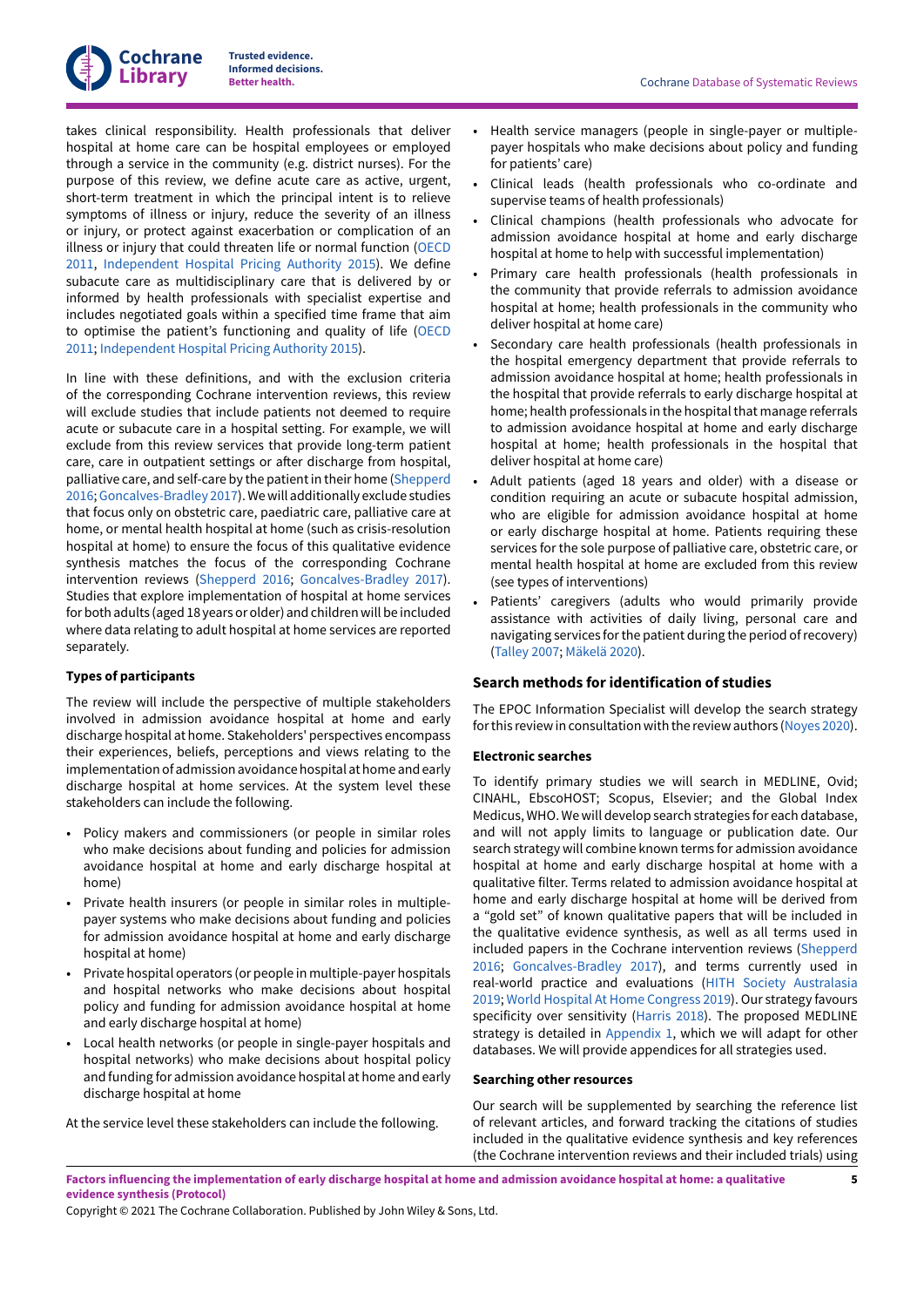Scopus. Additionally, we will approach experts in the field to request studies that might meet our inclusion criteria.

# **Grey literature**

We will conduct a grey literature search of the following resources to identify studies not indexed in the databases listed above.

- OpenGrey [\(www.opengrey.eu\)](http://www.opengrey.eu)
- Grey Literature Report (New York Academy of Medicine; [www.greylit.org\)](http://www.greylit.org)
- BASE [\(www.base-search.net](https://www.base-search.net/))

# **Selection of studies**

Two review authors will independently screen the title and abstract of all potentially eligible studies, and code them as 'retrieve' (potentially eligible or unclear) or 'do not retrieve' (not eligible). Two review authors will independently screen the full text of all retrieved articles and identify studies for inclusion and record reasons for exclusion of ineligible studies. Any disagreement will be resolved through discussion, and if need be a third author will be available to adjudicate. Where necessary, study authors will be contacted for further information. We will include a table listing studies that we excluded from our qualitative evidence synthesis at the full-text stage, along with the main reasons for exclusion.Where the same study (i.e. using the same sample and methods) has been presented in diFerent reports, we will collate these reports so that each study, rather than each report, is the unit of interest in our qualitative evidence synthesis. Covidence will be used to screen and select studies, and we will include a Preferred Reporting Items of Systematic Reviews and Meta-analysis (PRISMA) flow diagram [\(Liberati](#page-11-13) 2009).

# **Language translation**

We will include titles and abstracts of papers in any language. For titles and abstracts that are published in a language other than English, we will use open source software (google translate) to determine whether the paper should be included. We will retrieve the full text of papers that appear to fit the inclusion criteria or for which we are uncertain. We will ask members of Cochrane networks or other networks that are fluent in that language to assist in assessing the full text of the paper for inclusion. If this is not successful, the paper will be listed under 'Studies awaiting classification' to ensure transparency in the review process.

# **Sampling of studies**

Qualitative evidence syntheses aim for variation in concepts rather than an exhaustive sample, and large amounts of study data can impair the quality of the analysis. Once we have identified all studies that are eligible for inclusion, we will assess whether their number or data richness is likely to represent a problem for the analysis and will consider selecting a sample of studies.

If sampling is required we will use purposeful sampling, which aims to limit data redundancy while ensuring optimal data richness and diversity. We will stratify studies by intervention type (admission avoidance hospital at home or early discharge hospital at home). For each intervention, we will then use a sampling frame to ensure representation by stakeholder group level (system level, local level), and geographic area (urban and regional or rural; lowand middle-income countries and high-income countries). Where

we observe potential for data redundancy (for example, multiple studies of patients in urban, high-income country settings), we will assess the data richness of each study using a data richness scale [\(Appendix 2\)](#page-13-3) ([Ames 2017\)](#page-10-16).Only studies that provide a good amount and depth of qualitative data pertaining to factors that influence implementation (data richness score greater than three) will be included [\(Cochrane](#page-10-17) EPOC 2017).

# **Data extraction**

Two review authors will independently extract data on study characteristics, using a standardised data collection form developed for this qualitative evidence synthesis. Any discrepancies will be resolved by discussion or adjudication by a third author. For each study we will record details, where available, on the following.

- Intervention addressed (admission avoidance hospital at home; early discharge hospital at home) and whether the study is linked to an intervention trial
- Time since the intervention was implemented
- Study details (first author; corresponding author; year of evaluation; year of publication)
- Research question and aims
- Geographic setting (country of programme; low- and middleincome or high-income country classification; urban, regional or rural location; multiple-payer or single-payer system; number of hospitals)
- Participants (number; patient and caregiver characteristics (e.g. age, sex, clinical conditions), stakeholder's role or position (e.g. system level; private health insurer), service level (e.g. secondary care health professional)) and method of sampling participants
- Method of data collection (e.g. interview, focus group)
- Method of data analysis (e.g. thematic analysis)
- All text from the results sections of the included publications will be extracted verbatim, including themes, sub-themes, supporting quotes and conclusions [\(Thomas 2008](#page-11-14)).

To provide context for the qualitative findings we will use the Template for Intervention Description and Replication (TIDieR) framework to extract information on the admission avoidance hospital at home or early discharge hospital at home intervention that the qualitative study is embedded in (Hoffmann 2014). Where required we will extract this information from the qualitative study or from a linked effectiveness trial.

- What (materials): were any informational materials used?
- What (procedures): is there a programme manager and if so what is their role? What are the patient eligibility criteria? Who refers patients to the programme and what is the admission pathway? On average, how many days do patients spend in acute care before being transferred to hospital at home? Is acute or subacute care provided to patients in the hospital at home service?
- Who provided: who are patients under the care of while enrolled in hospital at home? Who delivers hospital at home care, and are they employed through the hospital or are they from the community? Was training provided to the health professionals that refer to hospital at home services or deliver hospital at home services?

Factors influencing the implementation of early discharge hospital at home and admission avoidance hospital at home: a qualitative **evidence synthesis (Protocol)**

Copyright © 2021 The Cochrane Collaboration. Published by John Wiley & Sons, Ltd.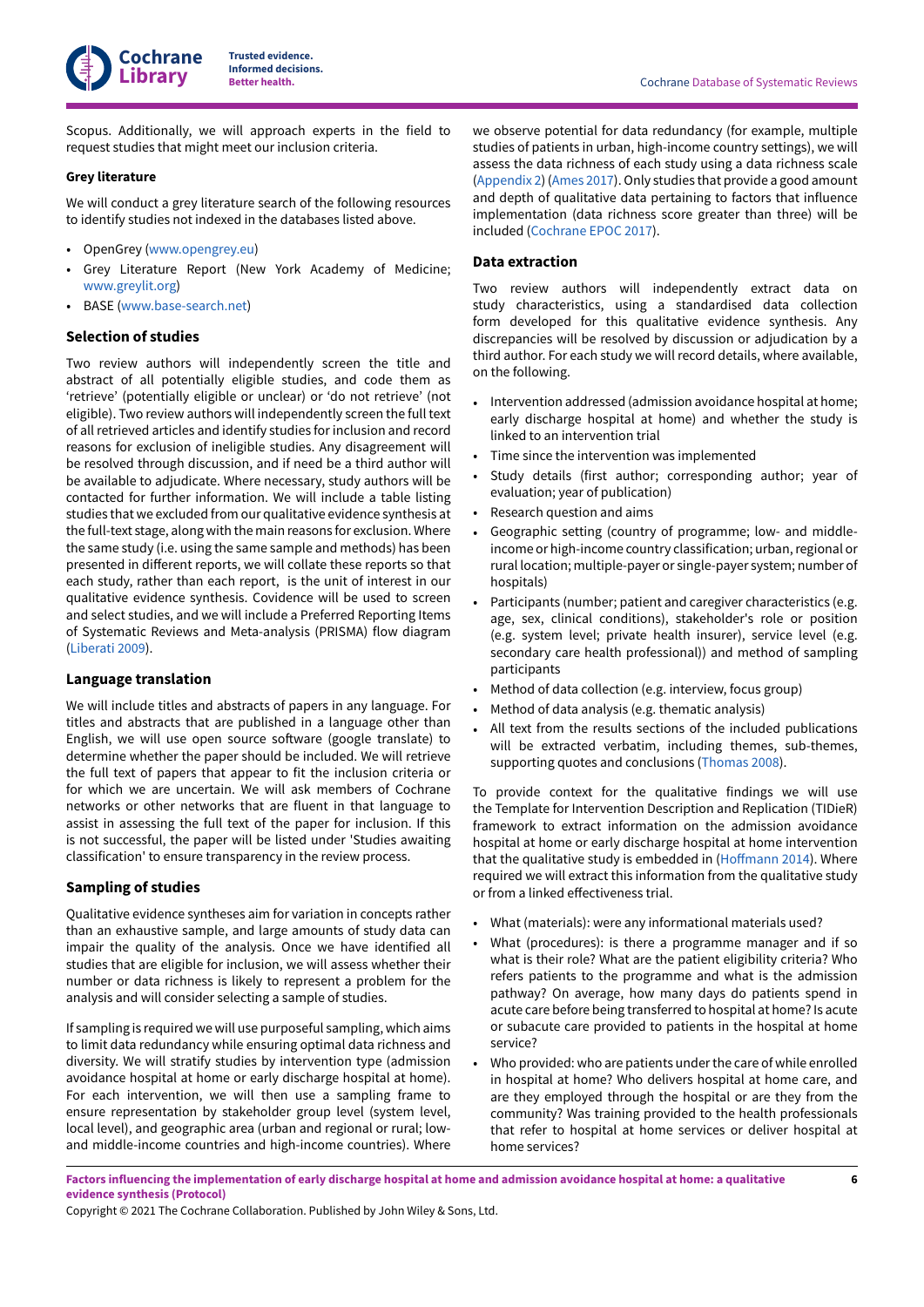

- How and where was the hospital at home intervention delivered (e.g. 1:1 face-to-face in patients' homes)?
- When and how much: on average, how many days do patients spend in hospital at home, and how often they received treatment by a hospital at home health professional? How long has the programme been running?
- Tailoring: was the intervention tailored to specific hospitals, health professionals or patients or patient groups, and if so how?
- Modifications: was the intervention modified during the study?
- How well (planned and actual): did the intervention employ any strategies to improve fidelity, and was fidelity achieved?

# **Assessing the methodological limitations of included studies**

Two review authors will independently assess the methodological limitations of each included study using the Critical Appraisal Skills Programme (CASP) checklist (Critical Appraisal Skills [Programme](#page-10-19) [2020](#page-10-19)). Any discrepancies will be resolved by discussion or adjudication by a third author. The CASP tool uses a checklist of 10 questions, each of which includes multiple signalling questions to help users interpret the items (29 signalling questions in total). We will summarise the findings of the CASP checklist in a 'Methodological limitations' table.

# **Data analysis and synthesis**

We will use thematic synthesis to code the results text of included studies for factors that influence the implementation of admission avoidance hospital at home or early discharge hospital at home according to stakeholder perspectives. For example: system level (private health insurer); service level (patient, health professional, health service manager). We will use the approach recommended by Thomas and Harden including inductive line-by-line coding of extracted text and development of descriptive themes [\(Thomas](#page-11-14) [2008](#page-11-14)).

We will review each line of extracted text and will develop codes based on the content and meaning of each extract. Existing codes will be reviewed and revised as new codes are added. When all studies have been coded, all text related to each code will be reviewed for consistency of coding across studies. Two review authors will independently code an initial subset of studies and then meet to discuss any discrepancies until consensus is reached. The remaining studies will then be coded by one author and verified by a second author.

We will review all codes for similarities and diFerences, and organise them into related descriptive themes relating to the factors that influence the implementation of admission avoidance hospital at home and early discharge hospital at home services. One author will draft a summary of the descriptive themes and these will be discussed by the review team until consensus is reached. We will manage the analysis using NVivo 12 software [\(NVivo\)](#page-11-15).

To maximise the likelihood that our findings are transferable to realworld practice ([Marshall](#page-11-16) 2014), we will invite our grant stakeholder advisory panel to review the qualitative evidence synthesis findings and revised logic model ([NHMRC 2017\)](#page-11-17). Articulating our findings through a logic model will facilitate communication of the findings to stakeholders and identification of strategies to improve the

implementation of admission avoidance hospital at home and early discharge hospital at home services ([Harris 2018](#page-10-15)).

Once we have finished preparing the qualitative evidence synthesis findings, we will examine each finding, and develop prompts for future implementers. These prompts will be presented in the 'Implications for practice' section of the full review. These prompts are not intended to be recommendations but will be phrased as questions to help implementers consider the implications of the review findings within their context (i.e. to what extent are identified factors that influence the implementation of hospital at home services addressed). We will send this section and our logic model to our stakeholder advisory panel with representation from diFerent healthcare sectors and countries, where possible, to gather their feedback about the relevance of these prompts and the manner in which they are phrased and presented.

#### **Subgroup analyses**

Where data permit, we will examine similarities and diFerences in the factors that influence the implementation of hospital at home services with regard to the following study characteristics.

- Type of delivery model (admission avoidance hospital at home versus early discharge hospital at home)
- Geographic setting (high-income versus low- and middleincome countries; single-payer systems versus multiple-payer systems; urban versus regional or rural contexts)
- Presence of intervention components (mechanisms of referral; the provision of social care; admission criteria)
- Patient populations where there is evidence that hospital at home services are effective (e.g. older adults requiring hospital admission, such as for chronic obstructive pulmonary disease; people recovering from stroke; people recovering from surgery), as informed by the Cochrane intervention reviews; patient populations identified as a priority for hospital at home services by policy makers.

# **Assessment of confidence in review findings**

Two review authors will use the GRADE-CERQual (Confidence in the Evidence from Reviews of Qualitative research) approach to assess our confidence in each finding [\(Lewin](#page-11-18) 2018). CERQual assesses confidence in the evidence, based on the following four key components.

- Methodological limitations of included studies: the extent to which there are concerns about the design or conduct of the primary study that contributed evidence to an individual review finding
- Coherence ofthe review finding: an assessment of how clear and cogent the fit is between the data from the primary studies and a review finding that synthesises those data (by 'cogent', we mean well supported or compelling)
- Adequacy of the data contributing to a review finding: an overall determination of the degree of richness and quality of data supporting a review finding
- Relevance of the included studies to the review question: the extent to which the body of evidence from the primary studies supporting a review finding is applicable to the context

Factors influencing the implementation of early discharge hospital at home and admission avoidance hospital at home: a qualitative **evidence synthesis (Protocol)**

Copyright © 2021 The Cochrane Collaboration. Published by John Wiley & Sons, Ltd.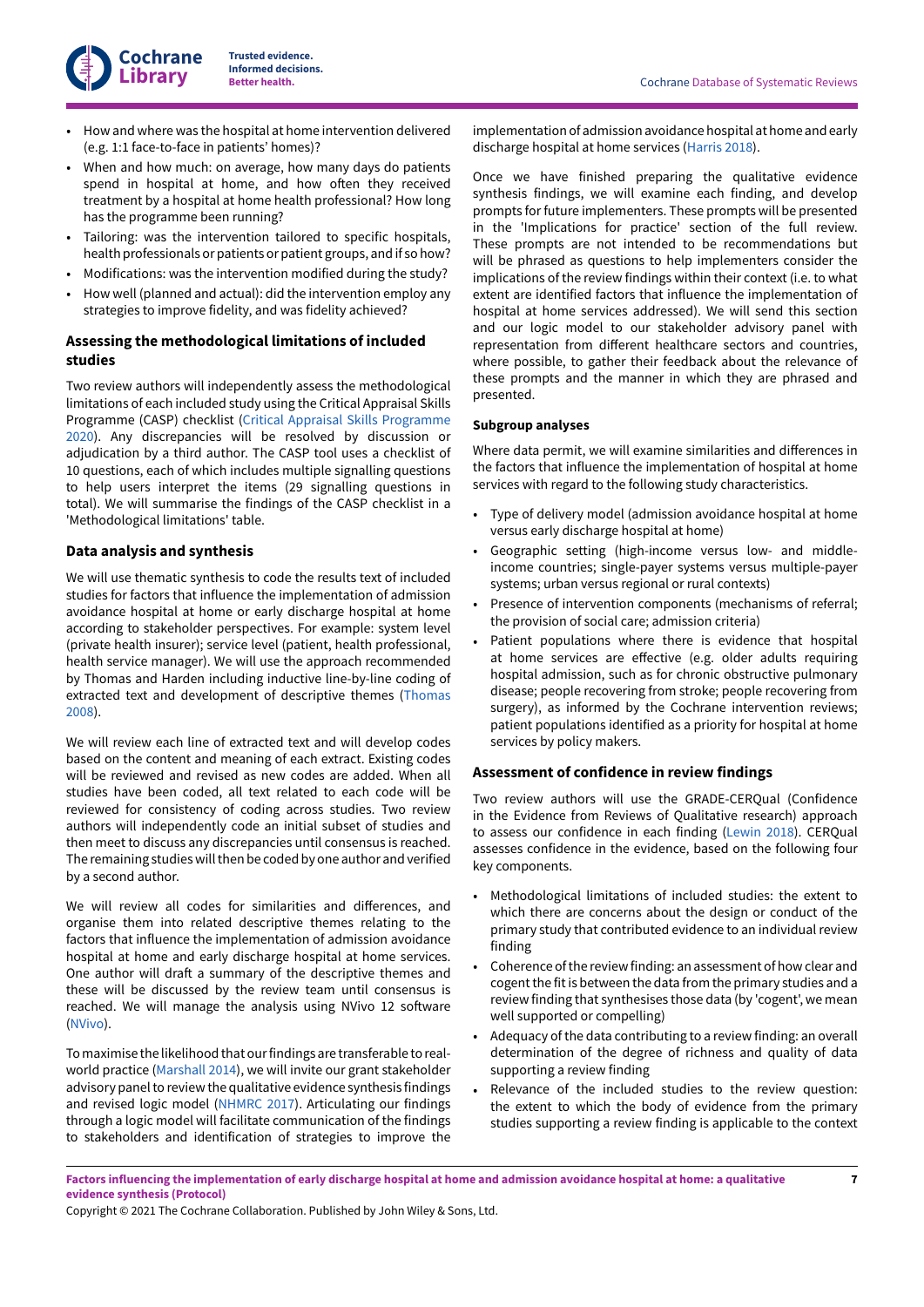(perspective or population, phenomenon of interest, setting) specified in the review question

After assessing each of these four components, we will make a judgement about the overall confidence in the evidence supporting the review finding. We will judge confidence as high, moderate, low, or very low. The final assessment will be based on consensus among the review authors. All findings start as 'high confidence', and will be graded down if there are important concerns regarding any of the CERQual components.

# **'Summary of qualitative findings' table and evidence profile**

We will present summaries of the findings and our assessments of confidence in these findings in the 'Summary of qualitative findings' table(s). We will present detailed descriptions of our confidence assessment in evidence profile(s).

# **Integrating the review findings with the Cochrane intervention reviews**

We will continue to develop the logic model [\(Figure](#page-4-0) 1) in order to integrate findings from our qualitative evidence synthesis with findings from the Cochrane intervention reviews. The findings of the qualitative evidence synthesis may inform subgroup analyses for future updates of the Cochrane intervention reviews, as well as the design of future trials aiming to implement admission avoidance hospital at home and early discharge hospital at home services.

#### **Review author reflexivity**

All review team members have prior experience with hospital at home, or an awareness that hospital at home services have either superior or similar effects compared to inpatient care but are potentially under-utilised. Hence, all team members tend to view these services favourably. We will approach the review with an awareness of this bias toward positively viewing hospital at home services, and will endeavour to keep an open and curious mind about the factors that influence the implementation of early discharge hospital at home and admission avoidance hospital at home.

We will maintain a reflexive stance throughout all stages of this review process. All decisions or processes will be conducted independently by at least two team members, who will then discuss with each other and with the review team how their own backgrounds and positions may aFect the analysis and interpretation of review findings. This will allow for regular opportunities to critically examine all decisions made and to

counter our own biases. Members of this review team have clinical backgrounds (JW, DOC, RB, PM), qualitative research backgrounds (DOC, JW, SS, PM, RB), experience in writing Cochrane Reviews (DOC, JW, JH, SS, RB) and experience in conducting research examining hospital in the home (EG, JW, DOC, SS, PM, RB). Through our collective and individual experiences as clinicians, academics, researchers and policy makers, we anticipate that this review will reveal a combination of organisational, professional and individual factors that influence the implementation of admission avoidance hospital at home and early discharge hospital at home. As a team, we will remain mindful of our presuppositions and will support each other to minimise the influence of these on our analysis or the interpretation of our findings. The lead author will keep a reflexive journal throughout the review process and will document and reflect on progress and decisions made ([Nowell](#page-11-19) 2017).

#### <span id="page-9-0"></span>**A C K N O W L E D G E M E N T S**

This research is conducted by the authors for the National Health and Medical Research Council (NHMRC) Partnership Centre for Health System Sustainability (grant ID number: 9100002), administered by the Australian Institute of Health Innovation, Macquarie University. Along with the NHMRC, the funding partners in this research collaboration are: The Bupa Health Foundation; NSW Ministry of Health; Department of Health, WA; and The University of Notre Dame Australia. Their generous support is gratefully acknowledged. While the NHMRC, The Bupa Health Foundation, NSW Ministry of Health, Department of Health, WA and The University of Notre Dame Australia have provided in-kind and financial support for this research, they have not reviewed the content and are not responsible for any injury, loss or damage however arising from the use of, or reliance on, the information provided herein. The published material is solely the responsibility of the authors and does not reflect the views of the NHMRC or its funding partners.

The Norwegian Satellite of the EFective Practice and Organisation of Care (EPOC) Group receives funding from the Norwegian Agency for Development Co-operation (Norad), via the Norwegian Institute of Public Health, to support review authors in the production of their reviews.

We would like to thank the following editors and peer referees who provided comments to improve the protocol: Meghan Bohren, Carol Grech, Margaret Cargo; Marit Johansen for support in developing

the search strategies; and Elizabeth Royle and the Copy Edit Support team for copy-editing the protocol.

Copyright © 2021 The Cochrane Collaboration. Published by John Wiley & Sons, Ltd.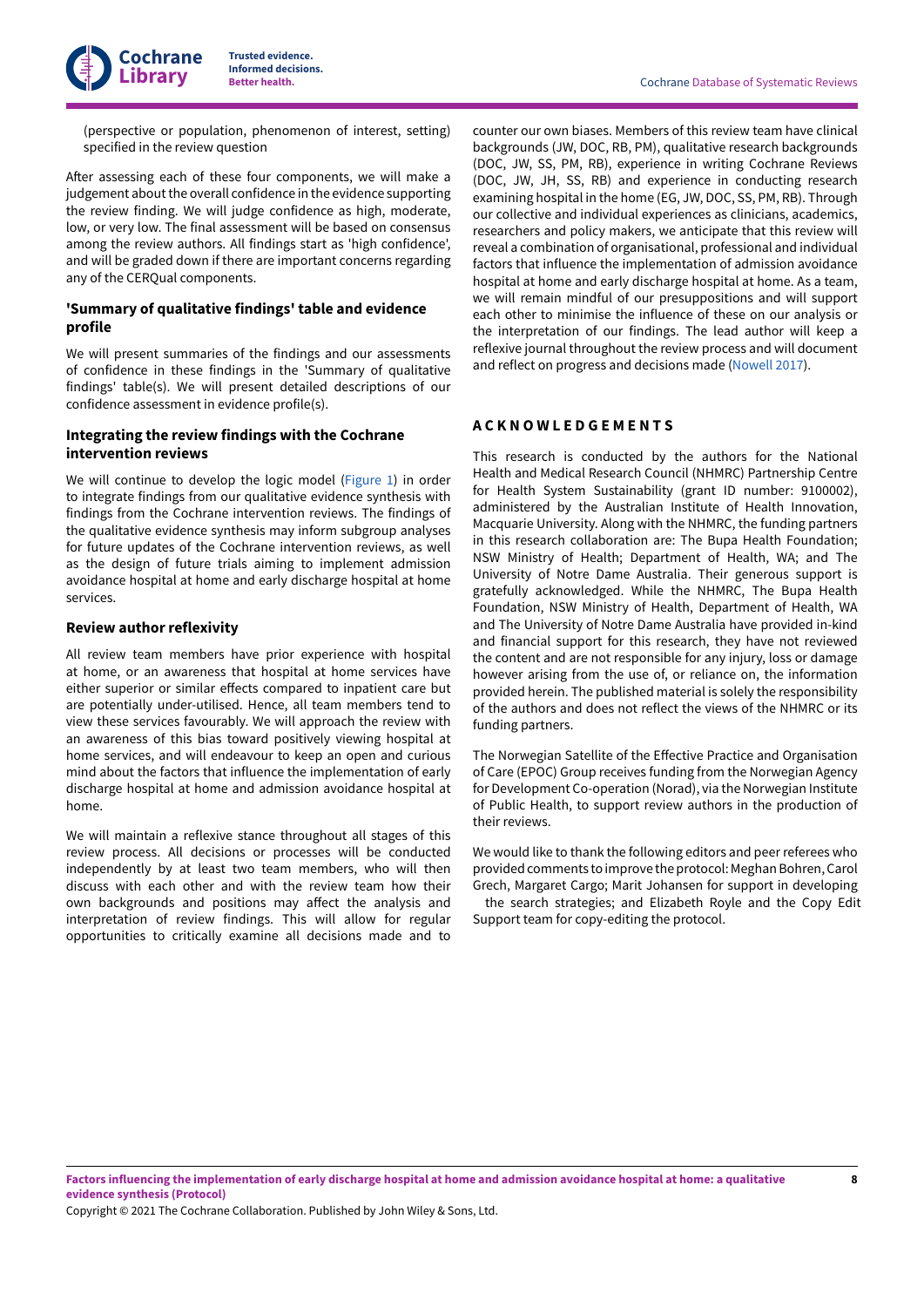

# **REFERENCES**

# <span id="page-10-0"></span>**Additional references**

#### <span id="page-10-16"></span>**Ames 2017**

Ames HM, Glenton C, Lewin S. Parents' and informal caregivers' views and experiences of communication about routine childhood vaccination: a synthesis of qualitative evidence. *Cochrane Database of Systematic Reviews* 2017, Issue 2. Art. No: CD011787. [DOI: [10.1002/14651858.CD011787.pub2\]](https://doi.org/10.1002%2F14651858.CD011787.pub2)

#### <span id="page-10-10"></span>**Australian Institute of Health and Welfare 2019**

Australian Institute of Health and Welfare. Admitted patient care 2017–18: Australian hospital statistics. Health services series no. 90. Cat. no. HSE 225. Table S5.26: Separations with hospital-in-the-home care, public and private hospitals, states and territories, 2017–18 2019.

#### <span id="page-10-3"></span>**Baxter 2014**

Baxter SK, Blank L, Woods HB, Payne N, Rimmer M, Goyder E. Using logic model methods in systematic review synthesis: describing complex pathways in referral management interventions. *BMC Medical Research Methodology* 2014;**14**:62.

#### <span id="page-10-7"></span>**Brody 2019**

Brody AA, Arbaje AI, DeCherrie LV, Federman AD, Leff B, Siu AL. Starting up a hospital at home program: facilitators and barriers to implementation. *Journal of the American Geriatric Society* 2019;**67**(3):588-95.

#### <span id="page-10-6"></span>**Buhagiar 2017**

Buhagiar MA, Naylor JM, Simpson G, Harris IA, Kohler F. Understanding consumer and clinician preferences and decision making for rehabilitation following arthroplasty in the private sector. *BMC Health Services Research* 2017;**17**(1):415.

#### <span id="page-10-1"></span>**Caplan 2012**

Caplan GA, Sulaiman NS, Mangin DA, Aimonino Ricauda N, Wilson AD, Barclay L. A meta-analysis of "hospital in the home". *Medical Journal of Australia* 2012;**197**(9):512-9.

#### <span id="page-10-17"></span>**Cochrane EPOC 2017**

Cochrane EFective Practice and Organisation of Care (EPOC). EPOC Qualitative Evidence Syntheses guidance on when to sample and how to develop a purposive sampling frame. EPOC Resources for review authors, 2017. epoc.cochrane.org/epocresources-review-authors.

#### <span id="page-10-19"></span>**Critical Appraisal Skills Programme 2020**

Critical Skills Appraisal Programme. CASP (Systematic Review) Checklist. www.casp-uk.net (accessed 7 November 2020).

#### <span id="page-10-12"></span>**Deloitte Access Economics 2011**

Deloitte Access Economics. Economic analysis of Hospital in the Home (HiTH). Hospital in the Home Society of Australasia 2011.

#### <span id="page-10-8"></span>**Dismore 2019**

Dismore LL, Echevarria C, van Wersch A, Gibson J, Bourke S. What are the positive drivers and potential barriers to implementation of hospital at home selected by low-risk

DECAF score in the UK: a qualitative study embedded within a randomised controlled trial. *BMJ Open* 2019;**9**(4):e026609.

#### <span id="page-10-4"></span>**Gardner 2003**

Gardner G, Gardner A, Morley G, Watson DA. Managing intravenous medications in the non-hospital setting: an ethnographic investigation. *Journal of Infusion Nursing* 2003;**26**(4):227-33.

#### <span id="page-10-9"></span>**Gardner 2019**

Gardner M, Shepperd S, Godfrey M, Mäkelä P, Tsiachristas A, Singh-Mehta A, et al. Comprehensive geriatric assessment in hospital and hospital-at-home settings: a mixed-methods study. *Health Services and Delivery Research* 2019;**7**(10):1-206.

# <span id="page-10-11"></span>**Glenton 2020**

Glenton C, Bohren MA, Downe S, Paulsen EJ, Lewin S, on behalf of EFective Practice and Organisation of Care (EPOC). EPOC Qualitative Evidence Synthesis: Protocol and review template. Version 1.1. EPOC Resources for review authors. Oslo: Norwegian Institute of Public Health; 2020. Available at: http:// epoc.cochrane.org/epoc-specific-resources-review-authors.

#### <span id="page-10-2"></span>**Goncalves-Bradley 2017**

Goncalves-Bradley DC, IliFe S, Doll HA, Broad J, Gladman J, Langhorne P, et al. Early discharge hospital at home. *Cochrane Database of Systematic Reviews* 2017, Issue 6. Art. No: CD000356. [DOI: [10.1002/14651858.CD000356.pub4\]](https://doi.org/10.1002%2F14651858.CD000356.pub4)

# <span id="page-10-15"></span>**Harris 2018**

Harris JL, Booth A, Cargo M, Hannes K, Harden A, Flemming K, et al. Cochrane Qualitative and Implementation Methods Group guidance series-paper 2: methods for question formulation, searching, and protocol development for qualitative evidence synthesis. *Journal of Clinical Epidemiology* 2018;**97**:39-48.

### <span id="page-10-14"></span>**HITH Society Australasia 2019**

HITH Society Australasia Ltd. Hospital in the home service register. www.hithsociety.org.au (accessed 10 September 2020).

#### <span id="page-10-18"></span>**HoFmann 2014**

Hoffmann TC, Glasziou PP, Boutron I, Milne R, Perera R, Moher D, et al. Better reporting of interventions: template for intervention description and replication (TIDieR) checklist and guide. *BMJ* 2014;**348**:g1687.

#### <span id="page-10-13"></span>**Independent Hospital Pricing Authority 2015**

Independent Hospital Pricing Authority (IHPA). Admitted hospital care types: guide for use. www.ihpa.gov.au/ publications/admitted-hospital-care-types (accessed 05 October 2020).

# <span id="page-10-5"></span>**Kraut 2016**

Kraut JC, Singer BJ, Singer KP. Clinician and client views of utilising early supported discharge services. *International Journal of Therapy and Rehabilitation* 2016;**23**(10):464-71.

Factors influencing the implementation of early discharge hospital at home and admission avoidance hospital at home: a qualitative **evidence synthesis (Protocol)**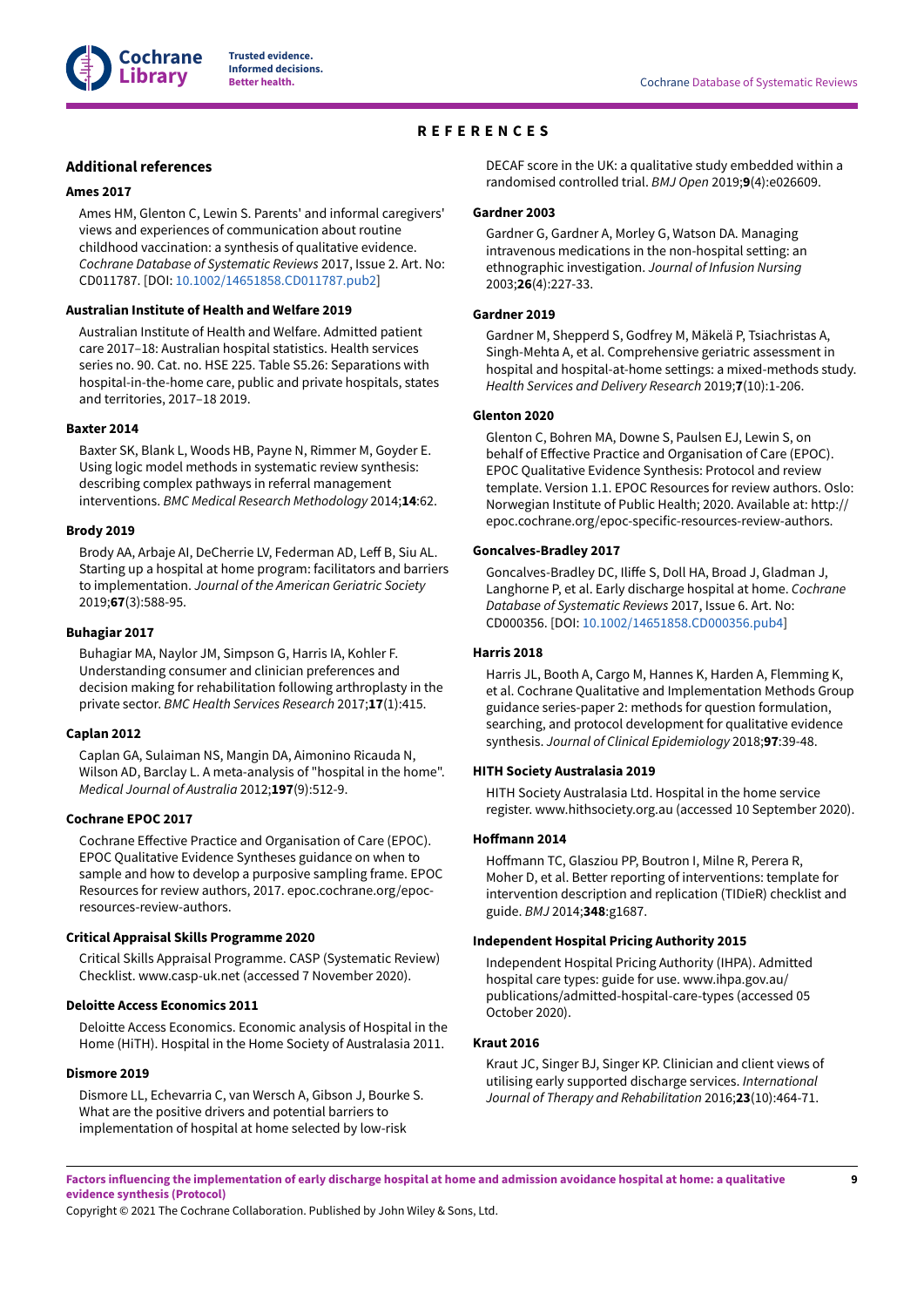

#### <span id="page-11-2"></span>**Lemelin 2007**

Lemelin J, Hogg WE, Dahrouge S, Armstrong CD, Martin CM, Zhang W, et al. Patient, informal caregiver and care provider acceptance of a hospital in the home program in Ontario, Canada. *BMC Health Services Research* 2007;**7**:130.

# <span id="page-11-18"></span>**Lewin 2018**

Lewin S, Booth A, Glenton C, Munthe-Kaas H, Rashidian A, Wainwright M, et al. Applying GRADE-CERQual to qualitative evidence synthesis findings: introduction to the series. *Implementation Science* 2018;**13 Suppl 1**:2.

#### <span id="page-11-13"></span>**Liberati 2009**

Liberati A, Altman DG, TetzlaF J, Mulrow C, Gotzsche PC, Ioannidis JP, et al. The PRISMA statement for reporting systematic reviews and meta-analyses of studies that evaluate health care interventions: explanation and elaboration. *Annals of Internal Medicine* 2009;**151**(4):W65-94.

#### <span id="page-11-3"></span>**Mäkelä 2018**

Mäkelä P, Godfrey M, Cradduck-Bamford A, Ellis G, Shepperd S. A protocol for the process evaluation of a multi-centre randomised trial to compare the effectiveness of geriatricianled admission avoidance hospital at home versus inpatient admission. *Trials* 2018;**19**(1):569.

#### <span id="page-11-9"></span>**Mäkelä 2020**

Mäkelä P, Stott D, Godfrey M, Ellis G, Schiff R, Shepperd S. The work of older people and their informal caregivers in managing an acute health event in a hospital at home or hospital inpatient setting. *Age and Ageing* 2020;**49**(5):856-64.

#### <span id="page-11-16"></span>**Marshall 2014**

Marshall MN. Bridging the ivory towers and the swampy lowlands; increasing the impact of health services research on quality improvement. *International Journal for Quality in Health Care* 2014;**26**(1):1-5.

# <span id="page-11-17"></span>**NHMRC 2017**

NHMRC Partnership Centre for Health System Sustainability. Advisory groups. www.healthsystemsustainability.com.au/ people-and-partners/advisory-groups/ (accessed 17 February 2020).

### <span id="page-11-5"></span>**NHS Benchmarking Network 2015**

NHS Benchmarking Network. National Audit of Intermediate Care Summary Report 2015. static1.squarespace.com/static/58d8d0Fe4fcb5ad94cde63e/ t/58f08efae3df28353c5563f3/1492160300426/naicreport-2015.pdf (accessed 29 August 2020).

# <span id="page-11-0"></span>**A P P E N D I C E S**

# <span id="page-11-12"></span>**Appendix 1. MEDLINE search strategy**

<span id="page-11-19"></span>**Nowell 2017**

Nowell LS, Norris JM, White DE, Moules NJ. Thematic analysis: striving to meet the trustworthiness criteria. *International Journal of Qualitative Methods* 2017;**16**(1):1609406917733847.

### <span id="page-11-10"></span>**Noyes 2020**

Noyes J, Booth A, Cargo M, Flemming K, Harden A, Harris J, et al. Chapter 21: Qualitative evidence. In Higgins JPT, Thomas J, Chandler J, Cumpston M, Li T, Page MJ, Welch VA (editors). Cochrane Handbook for Systematic Reviews of Interventions version 6.1 (updated September 2020), Cochrane, 2020. Available from www.training.cochrane.org/handbook (accessed 05 November 2020).

#### <span id="page-11-15"></span>**NVivo [Computer program]**

QSR International Ptd Ltd NVivo. Version 12. Melbourne: QSR International Ptd Ltd, 2020.

# <span id="page-11-7"></span>**OECD 2011**

OECD. Classification of Health Care Functions (ICHA-HC). In: A System of Health Accounts. 2011 edition. Paris: OECD Publishing, 2011.

#### <span id="page-11-1"></span>**Shepperd 2016**

Shepperd S, IliFe S, Doll HA, Clarke MJ, Kalra L, Wilson AD, et al. Admission avoidance hospital at home. *Cochrane Database of Systematic Reviews* 2016, Issue 9. Art. No: CD007491. [DOI: [10.1002/14651858.CD007491.pub2\]](https://doi.org/10.1002%2F14651858.CD007491.pub2)

#### <span id="page-11-8"></span>**Talley 2007**

Talley RC, Crews JE. Framing the public health of caregiving. *American Journal of Public Health* 2007;**97**(2):224-8.

#### <span id="page-11-14"></span>**Thomas 2008**

Thomas J, Harden A. Methods for the thematic synthesis of qualitative research in systematic reviews. *BMC Medical Research Methodology* 2008;**8**:45.

# <span id="page-11-6"></span>**Tong 2012**

Tong A, Flemming K, McInnes E, Oliver S, Craig J. Enhancing transparency in reporting the synthesis of qualitative research: ENTREQ. *BMC Medical Research Methodology* 2012;**12**:181.

#### <span id="page-11-11"></span>**World Hospital At Home Congress 2019**

World Hospital At Home Congress. Scientific program. whahc2019.kenes.com/2019/programme-(2)/programme.html (accessed 11 August 2020).

#### <span id="page-11-4"></span>**Young 2009**

Young J. The development of intermediate care services in England. *Archives of Gerontology and Geriatrics* 2009;**49**:S21-5.

Ovid MEDLINE(R) and Epub Ahead of Print, In-Process & Other Non-Indexed Citations, Daily and Versions(R) 1946 to May 6, 2020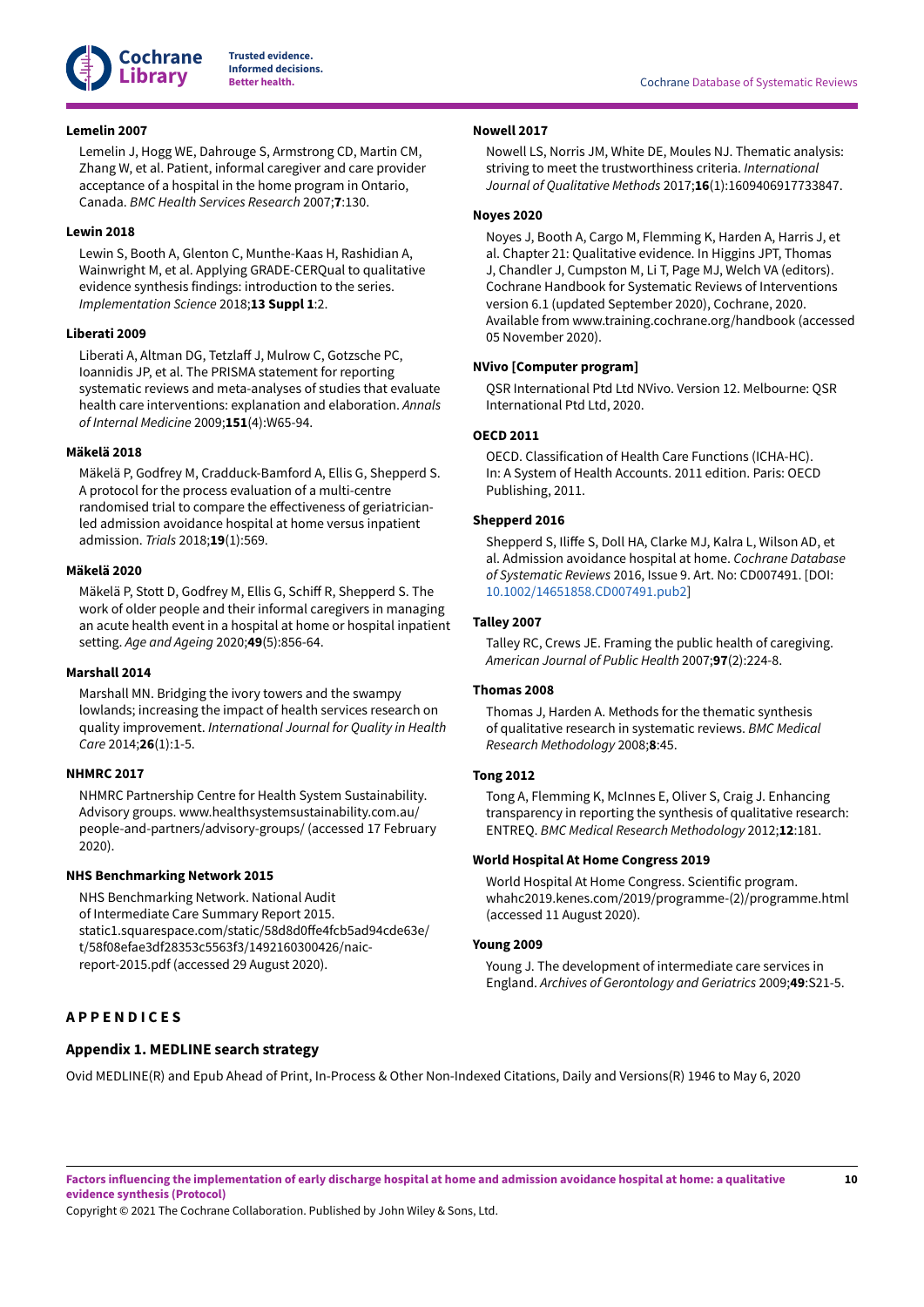

| #      | <b>Searches</b>                                                                                                                                                              | <b>Results</b> |
|--------|------------------------------------------------------------------------------------------------------------------------------------------------------------------------------|----------------|
| 1      | exp Home Care Services/                                                                                                                                                      | 46956          |
| 2      | exp Hospitalization/                                                                                                                                                         | 236301         |
| 3      | 1 and 2                                                                                                                                                                      | 5224           |
| 4      | hospital* at home.ti,ab,kf.                                                                                                                                                  | 480            |
| 5      | hospital* in the home.ti,ab,kf.                                                                                                                                              | 206            |
| 6      | (home care and (medical services or health services)).ti,ab,kf.                                                                                                              | 708            |
| 7      | (home based adj (medical care or medical services or health services or<br>health care or healthcare or care services or care program* or rehab* or thera-<br>p*)).ti,ab,kf. | 759            |
| 8      | (home based adj2 hospital based).ti,ab,kf.                                                                                                                                   | 62             |
| 9      | home based program*.ti,ab,kf.                                                                                                                                                | 405            |
| 10     | home hospital*.ti,ab,kf.                                                                                                                                                     | 456            |
| 11     | home ward.ti,ab,kf.                                                                                                                                                          | 42             |
| 12     | rehab* at home.ti,ab,kf.                                                                                                                                                     | 152            |
| 13     | rehab* in the home.ti,ab,kf.                                                                                                                                                 | 68             |
| 14     | rehab* pathway.ti,ab,kf.                                                                                                                                                     | 58             |
| 15     | therap* at home.ti,ab,kf.                                                                                                                                                    | 373            |
| 16     | therap* in the home.ti,ab,kf.                                                                                                                                                | 184            |
| 17     | admission avoidance.ti,ab,kf.                                                                                                                                                | 125            |
| 18     | avoid* admission*.ti,ab,kf.                                                                                                                                                  | 205            |
| 19     | (hospital* adj1 avoid*).ti,ab,kf.                                                                                                                                            | 1133           |
| $20\,$ | discharge home.ti,ab,kf.                                                                                                                                                     | 1304           |
| 21     | home discharge.ti,ab,kf.                                                                                                                                                     | 618            |
| 22     | early supported discharge.ti,ab,kf.                                                                                                                                          | 151            |
| 23     | early discharge program*.ti,ab,kf.                                                                                                                                           | 77             |
| 24     | (early discharge adj6 (home or hospital*)).ti,ab,kf.                                                                                                                         | 749            |
| 25     | $or/3-24$                                                                                                                                                                    | 12379          |
| 26     | Qualitative Research/                                                                                                                                                        | 53846          |

Factors influencing the implementation of early discharge hospital at home and admission avoidance hospital at home: a qualitative **evidence synthesis (Protocol)**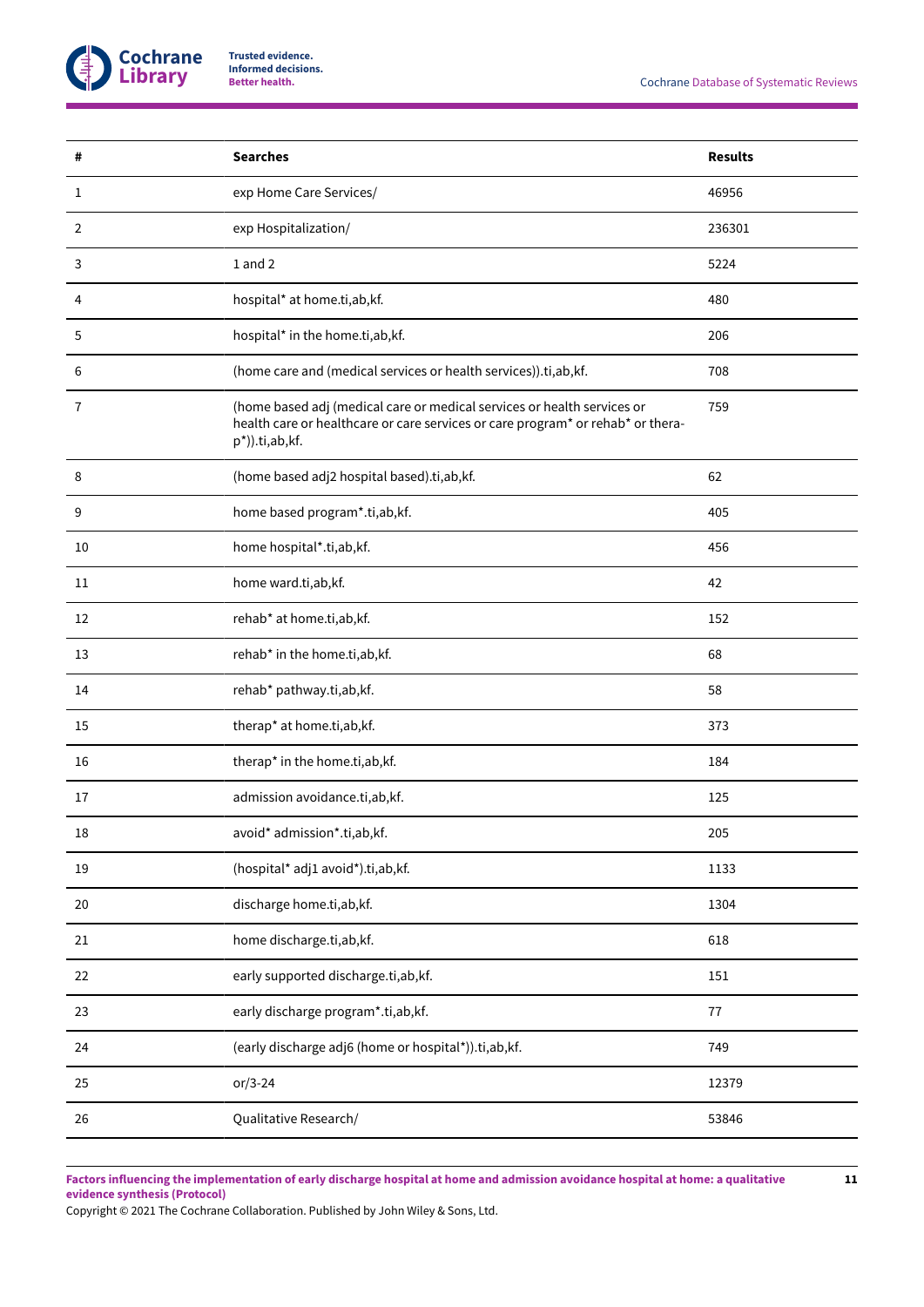| (Continued) |    |                                                                                     |        |  |
|-------------|----|-------------------------------------------------------------------------------------|--------|--|
|             | 27 | Interviews as Topic/                                                                | 61432  |  |
|             | 28 | "Attitude of Health Personnel"/                                                     | 120756 |  |
|             | 29 | (qualitative or interview* or focus group* or themes or mixed<br>method?).ti,ab,kf. | 544030 |  |
|             | 30 | or/26-29                                                                            | 656703 |  |
|             | 31 | 25 and 30                                                                           | 1353   |  |

# <span id="page-13-3"></span>**Appendix 2. Data richness scale**

| Score | Measure                                                                                                                                     |
|-------|---------------------------------------------------------------------------------------------------------------------------------------------|
|       | Very little qualitative data presented that relate to the synthesis objective. Those findings that are<br>presented are fairly descriptive. |
|       | Some qualitative data presented that relate to the synthesis objective                                                                      |
|       | A reasonable amount of qualitative data that relate to the synthesis objective                                                              |
|       | A good amount and depth of qualitative data that relate to the synthesis objective                                                          |
|       | A large amount and depth of qualitative data that relate in depth to the synthesis objective                                                |

Adapted from Ames HMR, Glenton C, Lewin S. Parents' and informal caregivers' views and experiences of communication about routine childhood vaccination: a synthesis of qualitative evidence. Cochrane Database of Systematic Reviews 2017, Issue 2. DOI: 10.1002/14651858.CD011787.pub2

# <span id="page-13-0"></span>**H I S T O R Y**

Protocol first published: Issue 3, 2021

# <span id="page-13-1"></span>**C O N T R I B U T I O N S O F A U T H O R S**

DOC, EG, JW and RB conceived the idea for the review. EG wrote the first draft of the manuscript and DOC, JW, JH, SS, PM, GD, JB and RB contributed to critically revising the drafts for important intellectual content. All authors approved the final version of the manuscript and agree to be accountable for its content.

# <span id="page-13-2"></span>**D E C L A R A T I O N S O F I N T E R E S T**

Emma Gearon: none known

Denise O'Connor: Editor with Cochrane EPOC and Cochrane Musculoskeletal Group and director of the Australasian EPOC Satellite. All editorial decisions regarding this work were made independently by another editor.

Jason Wallis: none known

Jia Xi Han: Assistant Managing Editor with EPOC, but has no role in the editorial process of this protocol.

Sasha Shepperd: Co-coordinating editor Cochrane EPOC, but has not been involved in the editorial process of this protocol.

Petra Makela: none known

Rachelle Buchbinder: none known

Review authors involved in the conduct, analysis, and publication of a study that could be included in the review, will not be involved in study eligibility decisions, data extraction, methodological assessment or perform GRADE-CERQual assessments for that study.